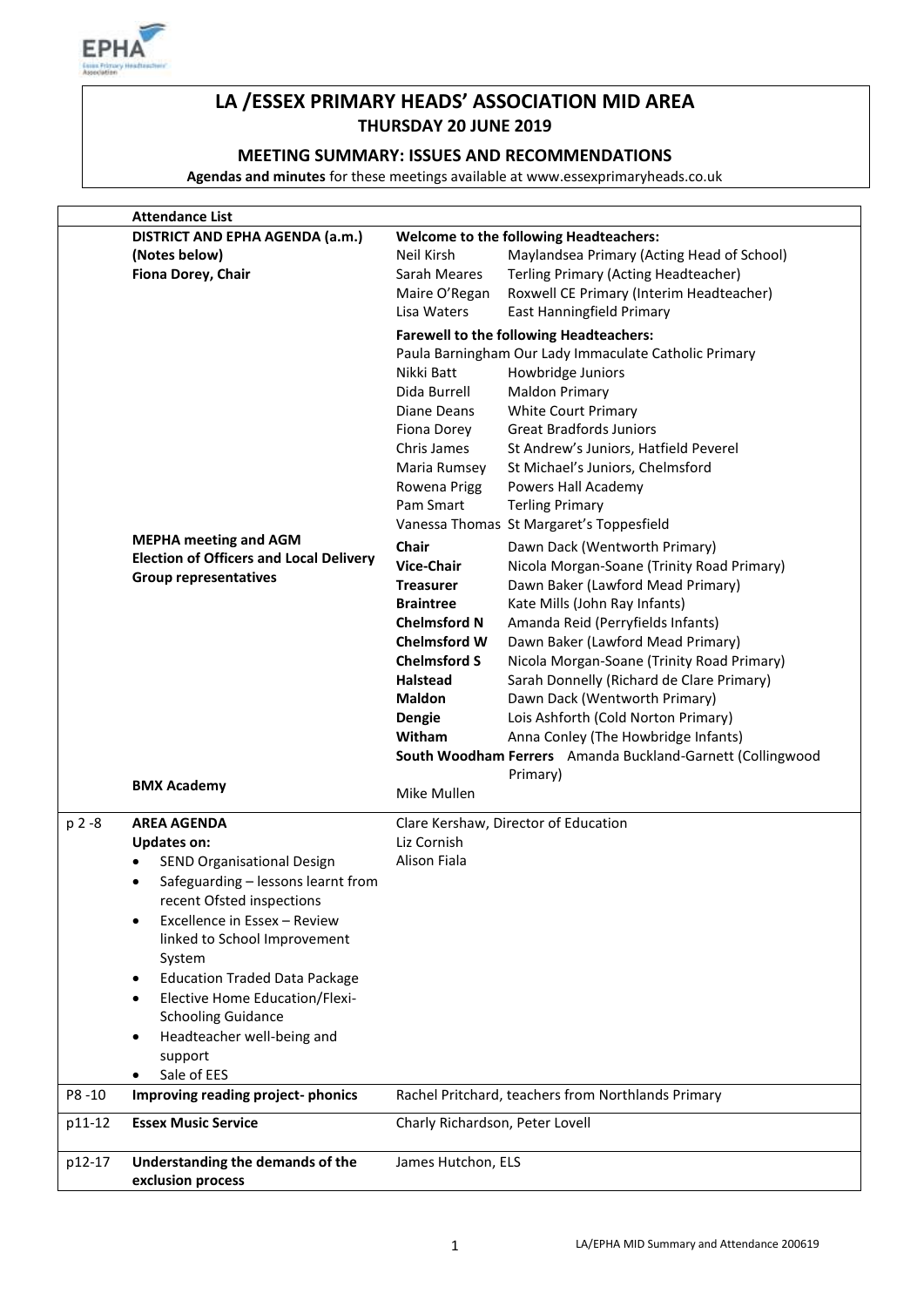

and Headteachers.

| p17 | Key dates | <b>Chelmsford City Football Club</b>               | MID meetings with the Local Authority officers 2018/19 - at                                                            |
|-----|-----------|----------------------------------------------------|------------------------------------------------------------------------------------------------------------------------|
|     |           |                                                    |                                                                                                                        |
|     |           | Thursday 21 November 2019                          |                                                                                                                        |
|     |           | Thursday 12 March 2020                             |                                                                                                                        |
|     |           | Thursday 18 June 2020                              |                                                                                                                        |
|     |           | <b>Deputy Headteachers' Annual Conference 2019</b> |                                                                                                                        |
|     |           |                                                    | Friday 4 October 2019 Colchester Football Stadium                                                                      |
|     |           | <b>Headteachers' Annual Conference 2020</b>        |                                                                                                                        |
|     |           | Friday 20 March 2020                               | Stock Brook Country Club, Nr Billericay                                                                                |
|     |           |                                                    | *Page numbers refer to the full minutes (posted on the EPHA website) of the Summer term Area meetings with LA Officers |

# **LA /ESSEX PRIMARY HEADS' ASSOCIATION MID AREA DISTRICT AND AREA MEETING THURSDAY 20 JUNE 2019 ATTENDANCE**

Amanda Buckland-Garnett Geraldine Denham-Hale Susannah Edom-Baker Zanya Farmer Barnes Farm Infants Mel Gaskin Westlands Primary

Deborah Bailey John Bunyan Primary Ross McTaggart Barnes Farm Juniors Nikki Batt **Howbridge Juniors** Sarah Meares Terling CE Primary Lisa Battersby Larkrise Primary Care Richard Ray Infants (Kate Mills Care and Arients Advisor And Arients And A Ruth Bough **White Notley CE Primary** Joanne Morgan Gosfield Primary Ian Bowyer **Boreham Primary Communist Communist Communist Communist Communist Communist Communist Communist Communist Communist Communist Communist Communist Communist Communist Communist Communist Communist Communist Comm** Collingwood Primary **Jacquelyn Pick** 

Alex Burden Great Waltham CE Primary **Rachael Plunkett** Priory Primary, Bicknacre Lorraine Cannon Moulsham Infants Moulsham Infants Rachel Pritchard Lyons Hall School Helen Castell **Writtle Infants** Amanda Reid Perryfields Infants Alison Cole St Peter's Primary, Coggeshall Karen Riches Kings Road Primary Anna Conley The Howbridge Infants Lesley Schlanker Baddow Hall Infants Diane Deans White Court Primary Heather Shelley Broomfield Primary St Mary's CE Primary, Burnham | Caroline Shingleton

Sharon Derbyshire St Pius X Catholic Primary Sharah Vass Sharon Derbyshire St Pius X Catholic Primary Sarah Donnelly Richard de Clare Primary Greg Waters The Bishops CE & Catholic Primary Fiona Dorey Great Bradfords Juniors/Mid Chair Janis Waters Great Leighs Primary Newlands Spring Primary | Lisa Waters

Natalie Hawkes **Newlands Spring Primary In Attendance** Carol Gooding Danbury Park Primary Pam Langmead Professional Officer Mary Gurr **Hatfield Peverel Infants** Fillen Gillen Northlands Primary Chris James St Andrew's Juniors Lucy Baldwin Northlands Primary Michelle Keeling Rayne Primary **All Strategies Accord ELS** James Hutchon ELS Ann Kelliher **Holy Family Catholic Primary** Hayley Goldstone ELS Kelly Koller The Beaulieu Park Academy Mike Mullen BMX Academy

Clare Kershaw Director of Education Liz Cornish Assistant Director, South **Apologies** Alison Fiala **Head of Education and Early Years** | Dawn Dack Wentworth Primary Cathie Bonich School Effectiveness Partner, Mid Nicola Morgan-Soane Trinity Road Primary Sandie Leader Early Years Maria Rumsey St Michael's CE Juniors

**Present** Sarah Manning Galleywood Infants Robert Pike Hayley Todd Debs Watson

Marie Staley Moulsham Juniors

Dawn Baker Lawford Mead Primary Liz Maycock Little Waltham CE Primary Sally Brisley **Manufary Margaretting & Roxwell CE Primary** Maire O'Regan Margaretting & Roxwell CE Primary Springfield Primary St Nicholas CE Primary Wethersfield Primary Holy Trinity CE Primary East Hanningfield CE Primary Tanglewood Nursery

Charly Richardson Essex Music Services **LA Officers Peter Lovell** Peter Lovell Essex Music Services

Note: If your attendance or apologies have not been noted please contact the EPHA Professional Officer at [pam@langmead.me.uk](mailto:pam@langmead.me.uk) for amendment.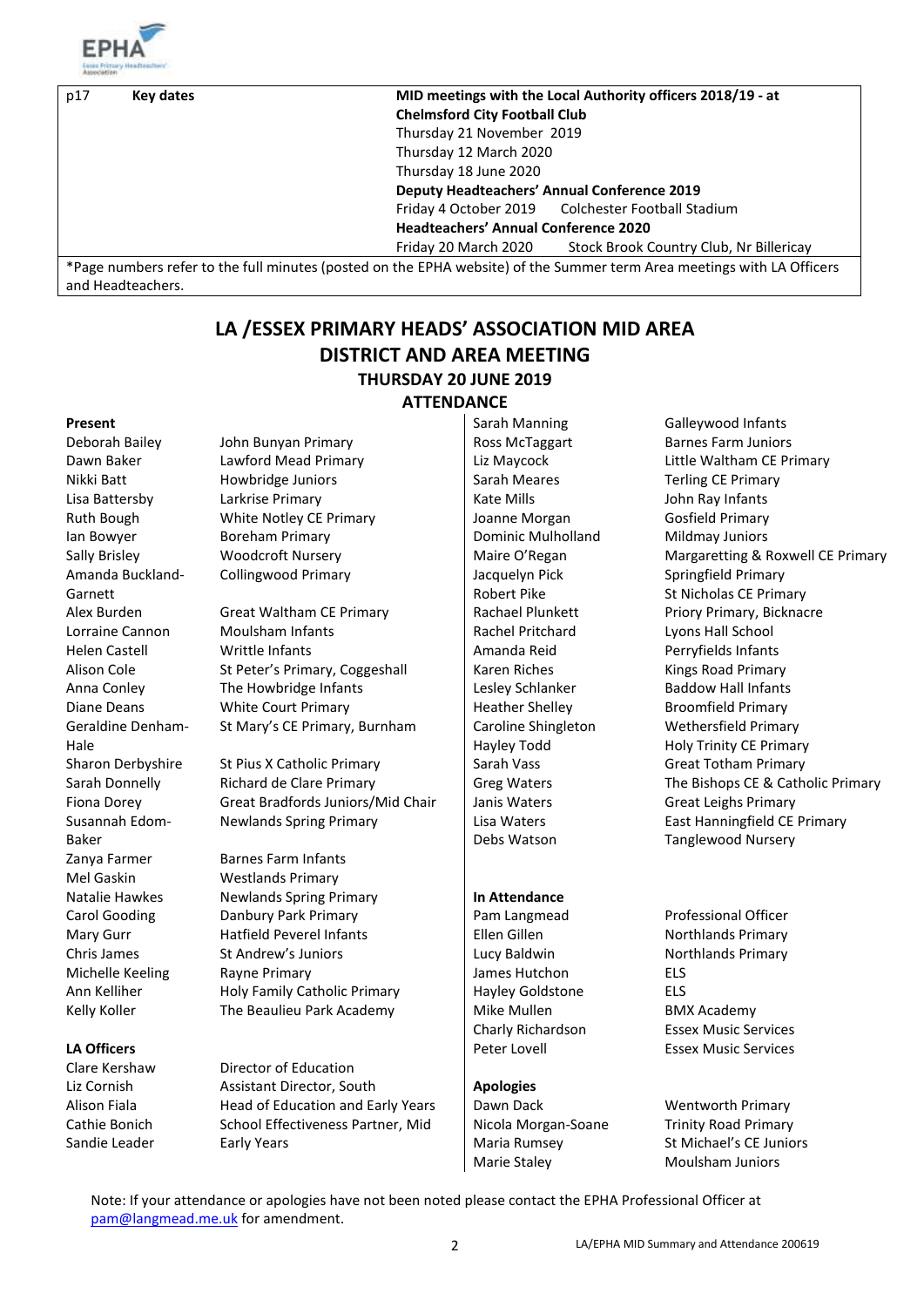

#### **MID EPHA AREA MEETING MINUTES 20 June 2019**

### **1. WELCOME**

#### **Welcome to the following Headteachers:**

| Neil Kirsh    | Maylandsea Primary (Acting Head of School) |
|---------------|--------------------------------------------|
| Sarah Meares  | Terling Primary (Acting Headteacher)       |
| Maire O'Regan | Roxwell CE Primary (Interim Headteacher)   |
| Lisa Waters   | <b>East Hanningfield Primary</b>           |

#### **Farewell to the following Headteachers:**

| Paula Barningham   | Our Lady Immaculate Catholic Primary  |
|--------------------|---------------------------------------|
| Nikki Batt         | Howbridge Juniors                     |
| Dida Burrell       | <b>Maldon Primary</b>                 |
| Diane Deans        | <b>White Court Primary</b>            |
| <b>Fiona Dorey</b> | <b>Great Bradfords Juniors</b>        |
| Chris James        | St Andrew's Juniors, Hatfield Peverel |
| Maria Rumsey       | St Michael's Juniors, Chelmsford      |
| Rowena Prigg       | Powers Hall Academy                   |
| Pam Smart          | <b>Terling Primary</b>                |
| Vanessa Thomas     | St Margaret's Toppesfield             |

Fiona Dorey, the Mid Area Chair welcomed headteachers to the meeting. She asked everyone to complete the evaluation form, which is used to help EPHA shape future meetings, to ensure that they are useful and positive for headteachers.

#### **2. MID EPHA ANNUAL GENERAL MEETING**

## **a) CHAIR'S REPORT**

Fiona Dorey, Chair of Mid EPHA, gave the following report.

This year has flown by and I feel there is still so much left to be achieved and no time to do that. I'm writing this just after having had THE visit (Ofsted) last week when I had to really reflect on some key questions: what have we achieved? what has happened? where next? In fact, as we hurtle towards the end of another academic year, this report feels a little like the children's comments in their end of year reports.

So, what have we had to deal with this year on top of everyday life as a headteacher in a primary school? There have been significant changes in local government pay; increased pension contributions for teachers (you can tell I am always thinking about the budget!); the consultation and publication of the new Ofsted Framework with its greater emphasis on the curriculum; locally there has been another restructure at the local authority and we had very short notice about the staff sickness insurance payments. And that's the tip of the iceberg.

While dealing with all this we have also been providing for our children and occasionally we remember why we came into this job and what we value. When asked last week what picture I wanted to present to the Inspector I replied: that we are more than a set of results; that we help our children 'grow' in all aspects and develop their characters so that they can leave us and go on to the next stage of their lives successfully.

So instead of thinking of the hassle, the budget, the staffing issues, the complaining parents, the results, think to yourselves:

- which children bounce into school every day with a smile on their face?
- who comes and gives you a hug in the playground or at the door?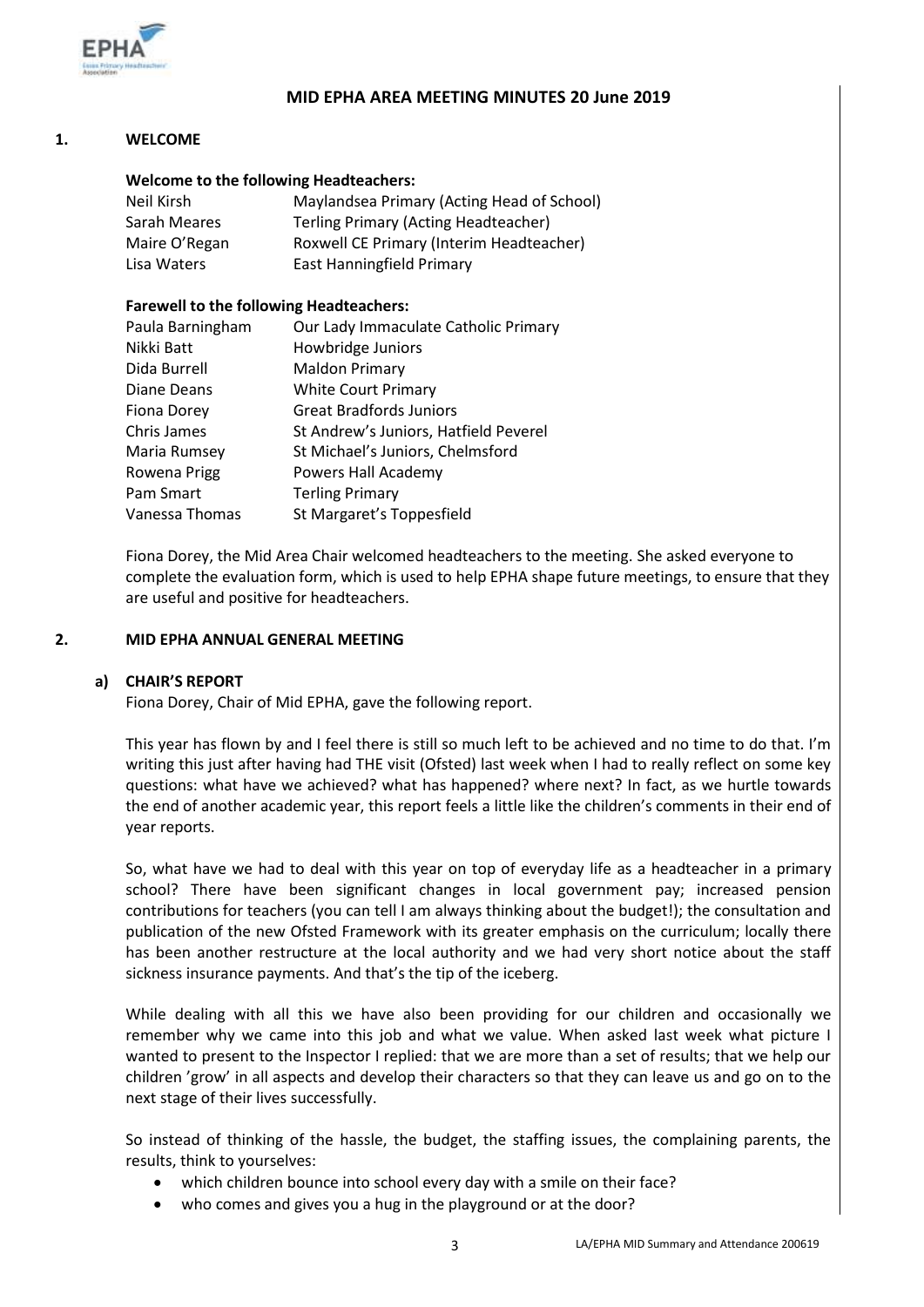

- who wrote/said thank you just one is all that it takes from either a member of staff or a parent or, even more importantly, a pupil (apparently it was national thank a teacher day yesterday)
- celebrate the achievements written about in all those reports we are reading
- how do you want your leaving children to remember their time at your school?

There will be more change to deal with next year and the year after. Who knows what is going to happen with Brexit and a new Prime Minister – I'm not even going to attempt to second guess, but I think we should see the next change, as far as possible, as an opportunity and not a threat. One of the things that has always struck me about primary practitioners is that, regardless of what we are asked to do by whoever, we make it work to the best of our ability for our children. Our children are at the heart of everything we do.

I definitely know that you will all continue to work for your children; getting the best outcomes for them that you can and face change and adversity just like swans.

At the same time we need to look after ourselves. Next time you go on a plane think about this when you hear the safety notices – put the oxygen mask on yourself first before anyone else. There's a reason they say that and it is the same principle for us as headteachers: we can't look after everyone else in our school if we don't look after ourselves and each other.

My advice would always be to drink tea! When you're having a good day or week (that does sometimes happen) pick up the phone to another local headteacher and check they are ok too. We all know there is another head who will be there when we need them in our down times.

Someone else who is always there for us is EPHA. Your EPHA representatives fight your cause when they meet every term. These meetings can get quite heated and this is because we are all so passionate about what we believe in and we champion our cause whenever we can. So let's just give them all a thank you for giving their time to attend these meetings. (reps to stand …)

Of course, special mention needs to made to Pam who works tirelessly on our behalf and is also our local search engine. Want to know something? … ask Pam (and I have on several occasions!). Thank you …

I would like to finish by wishing you all a great summer holiday filled with fun and laughter. Mid is a great area to work in and I have enjoyed it immensely. Well done on everything you have achieved this year and thank you for your continued friendship and support. I am off now to change a school full of children for one munchkin!

#### **b) ELECTION OF OFFICERS AND LOCAL DELIVERY GROUP REPRESENTATIVES**

| <b>Chair</b>                 | Dawn Dack (Wentworth Primary)                 |
|------------------------------|-----------------------------------------------|
| <b>Vice-Chair</b>            | Nicola Morgan-Soane (Trinity Road Primary)    |
| <b>Treasurer</b>             | Dawn Baker (Lawford Mead Primary)             |
| <b>Braintree</b>             | Kate Mills (John Ray Infants)                 |
| <b>Chelmsford N</b>          | Amanda Reid (Perryfields Infants)             |
| <b>Chelmsford W</b>          | Dawn Baker (Lawford Mead Primary)             |
| <b>Chelmsford S</b>          | Nicola Morgan-Soane (Trinity Road Primary)    |
| <b>Halstead</b>              | Sarah Donnelly (Richard de Clare Primary)     |
| <b>Maldon</b>                | Dawn Dack (Wentworth Primary)                 |
| <b>Dengie</b>                | Lois Ashforth (Cold Norton Primary)           |
| Witham                       | Anna Conley (The Howbridge Infants)           |
| <b>South Woodham Ferrers</b> | Amanda Buckland-Garnett (Collingwood Primary) |
|                              |                                               |